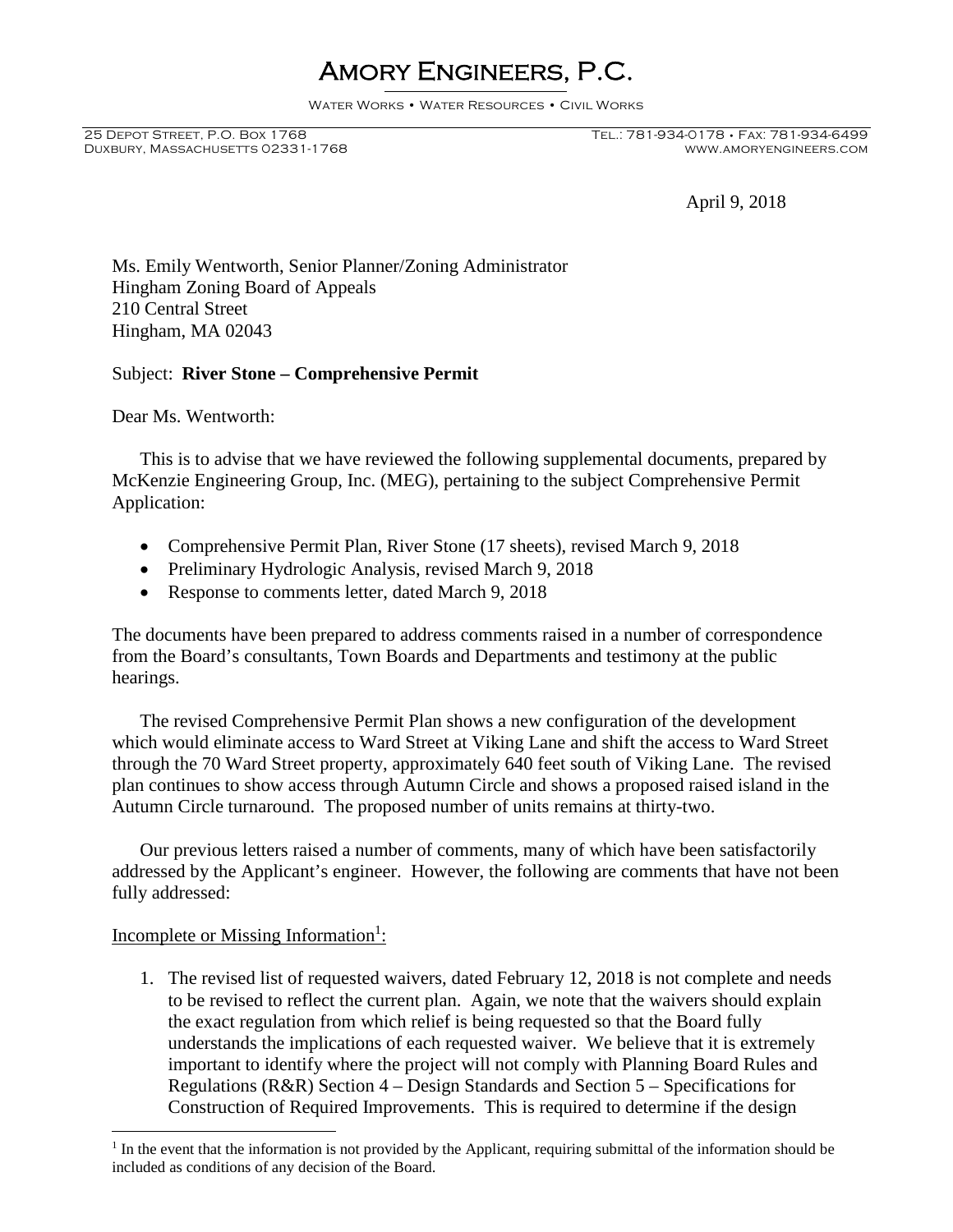Ms. Emily Wentworth April 9, 2018 Page 2

> complies with generally accepted public safety requirements and good engineering practice.

- 2. The Board asked for a photometric plan at the February 6, 2018 public hearing. No lighting plan has been received to date.
- 3. Soil information/test pits at all proposed infiltration systems. MEG has stated that "additional location specific soil testing will be performed in conjunction with the development of final construction plans." We have maintained that testing at this point would be a safer course of action for the developer but the required testing could be included as a condition of approval should the Board approve the project. Our suggested condition would be:

*Prior to the submission of final site development plans, a minimum of one test pit shall be excavated at each proposed infiltration system to verify soil textural analysis and depth to seasonal high groundwater. Test pits shall be excavated to a minimum depth of four feet below the proposed bottom of each infiltration system and shall be witnessed by an agent of the Town. Test pit logs shall be submitted to the Zoning Board of Appeals. The following actions shall be required based on test pit results:*

- *a. If the test pits confirm assumed soil textural analysis and depth to seasonal high groundwater then no further action is required.*
- *b. If the test pits indicate more-restrictive soil texture, then the design of the infiltration system(s) shall be reevaluated. Results of the reevaluation shall be submitted to the ZBA for review.*
- *c. If the seasonal high groundwater is found to be less than four feet from the bottom of any infiltration system a mounding analysis shall be performed and results submitted to the ZBA for review.*
- *d. If the seasonal high groundwater is found to be less than two feet from the bottom of any infiltration system the system shall be redesigned to provide a minimum of two feet of separation.*
- e. *Any modifications to an infiltration system design shall be submitted to the ZBA for review.*
- 4. Documentation to demonstrate that adequate water supply is available for domestic use and fire protection. The revised plan shows only one proposed fire hydrant. Additional hydrants are needed and we suggest the Applicant consult with the Fire Department about the location and number of hydrants.
- 5. Full septic system design information to verify compliance with Title 5 (310 CMR 15) and to determine where the project will not comply with the Hingham Board of Health Supplementary Rules and Regulations for the Disposal of Sanitary Sewage. MEG has stated that "full septic system design plans will be submitted in conjunction with the development of final construction plans." Without the full design we cannot determine where the project will not comply with state and local regulations.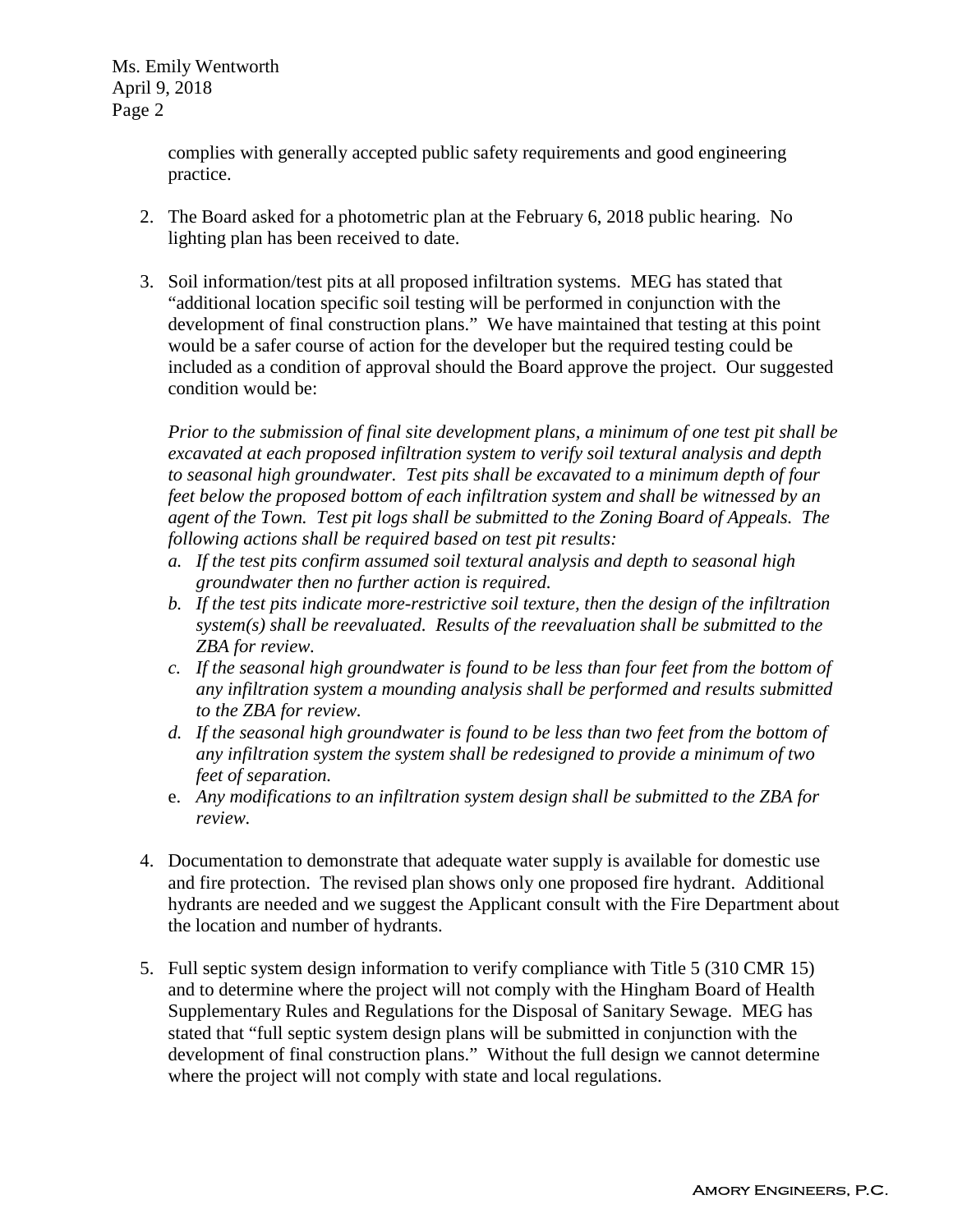Ms. Emily Wentworth April 9, 2018 Page 3

- 6. Information to document that the proposed septic system components (tanks and the soil absorption system) shown under proposed roadways are designed for loading as required by the Fire Department apparatus.
- 7. Updated pipe sizing calculations should be provided to reflect the revised drainage design.

# **Technical Comments**

#### General/Roadway Comments

- 1. The proposed retaining wall between Units 23-25 on the subject site and 64 Ward Street will be up to nineteen feet high (previously fifteen feet).
	- a. We question whether this wall can be constructed without disturbing the 64 Ward Street property.
	- b. A portion of Unit 23 is only two feet off the wall and there is a roof drain pipe shown between the unit and the wall. Access to the roof drain pipe for maintenance would be limited. Also, proximity of the wall would block natural light and essentially render Unit 23 undesirable.
	- c. The proposed decks/patios of Units 24 and 25 abut the wall. This will cause similar issues regarding natural light and visual impacts.
	- d. A fence is proposed along the top of the wall but we have safety concerns with a wall of this height.
- 2. There also appears to be a six foot high retaining wall behind units 13-17, at the sediment forebay, yet this is not labeled on the plan.
- 3. We concur with Mr. Dirk's comment that the roadway widths should be a minimum of 24-feet.
- 4. In Mr. Dirk's April 3, 2018 letter to Ms. Wentworth, he notes that Road C has a grade of approximately 8 percent approaching Ward Street and recommends "a leveling area with a grade of 2 percent or less should be provided for a minimum distance of 50- feet approaching Ward Street." We agree that a leveling area should be provided and note that the R&R require a grade of not greater than three percent for a distance of 100 feet.
- 5. Roadway slopes are not shown on the Road C profile and between Sta. 2+00 and 3+00 on the Viking Lane profile (Sheet C-3).
- 6. The proposed trench drain at about Sta. 2+81 on Road C should be shown on the profile on Sheet C-3.
- 7. As noted in Mr. Dirk's April 3, 2018 letter, the sidewalk in front of Units 28 and 29 would be blocked if a vehicle were parked in either driveway.